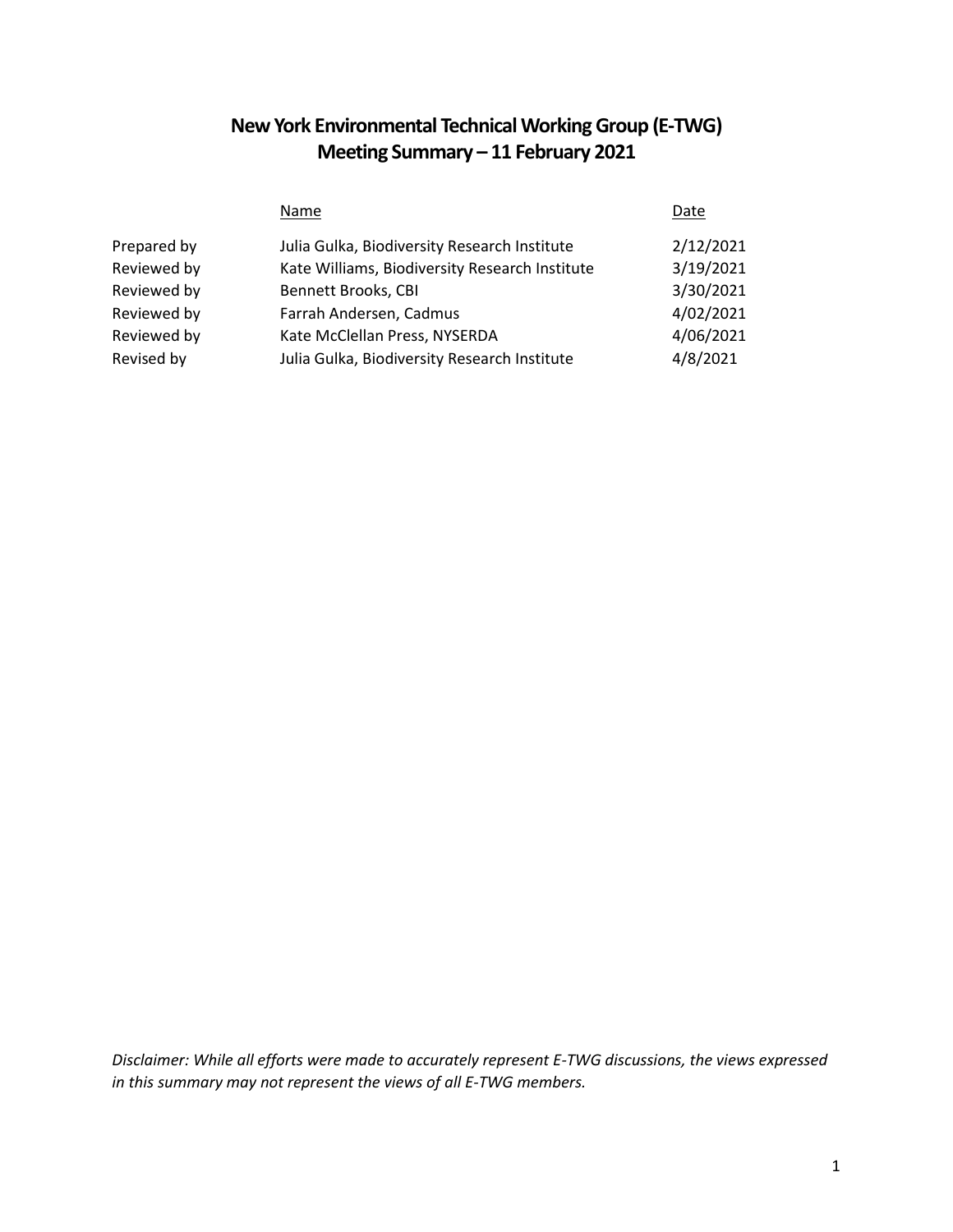## **Background**

As part of New York State's efforts to responsibly develop offshore wind energy, the New York State Energy Research and Development Authority (NYSERDA) convened the Environmental Technical Working Group (E-TWG) in 2018 to provide input to the state on environmental topics<sup>1</sup>. The tenth meeting of the E-TWG was held via video conference on 11 February, 2021. Twenty-four E-TWG members participated in this meeting (Appendix A).

This meeting summary is intended to capture the key points of discussion and input from the E-TWG, as well as action items identified during the meeting. This summary is loosely organized according to the structure of the meeting agenda (Appendix B). Specific comments are organized by topical relevance, not necessarily the part of the agenda in which the comments were made. Opinions are not attributed to specific E-TWG members unless there is a clear reason to do so. For topics where there were differences of opinion among E-TWG members, this summary identifies areas of agreement as well as the different perspectives offered during meeting discussions.

## **Action Items**

The following action items to advance E-TWG objectives were identified during the meeting:

- Support staff will solicit input from E-TWG members via email/online survey on topics of interest for the new NYSERDA "Learning from the Experts" webinar series, as well as existing resources to help build out the webinar library.
- E-TWG members can send Kate McClellan Press [\(Kate.McClellanPress@nyserda.ny.gov\)](mailto:Kate.McClellanPress@nyserda.ny.gov) ideas for topics for state coordination.
- E-TWG members can provide additional input on workplans to support staff [\(kate.williams@briloon.org\)](mailto:kate.williams@briloon.org) via email.
- NYSERDA will reach out to federal agencies and other relevant stakeholders regarding collaboration on regional and site-specific research and monitoring efforts. These topics will be refined based on this input and discussed at the next E-TWG meeting (April 22, 2021).
- Support staff will revise the [E-TWG charter](https://a6481a0e-2fbd-460f-b1df-f8ca1504074a.filesusr.com/ugd/78f0c4_c5ff2007e0ca4c72a92f83a4a9edb8cf.pdf?index=true) later this year to expand the geographic scope and suggest any additional updates via red-line edits to the E-TWG for review.

# **Introductions**

 $\overline{\phantom{a}}$ 

Bennett Brooks (Consensus Building Institute) provided a brief introduction, noting new members to the E-TWG including representation from National Audubon Society and Maine Department of Inland Fisheries and Wildlife. In addition, there is changing representation from New York Department of Environmental Conservation.

<sup>&</sup>lt;sup>1</sup> For meeting agendas, summaries, and presentations, see:<http://nyetwg.com/>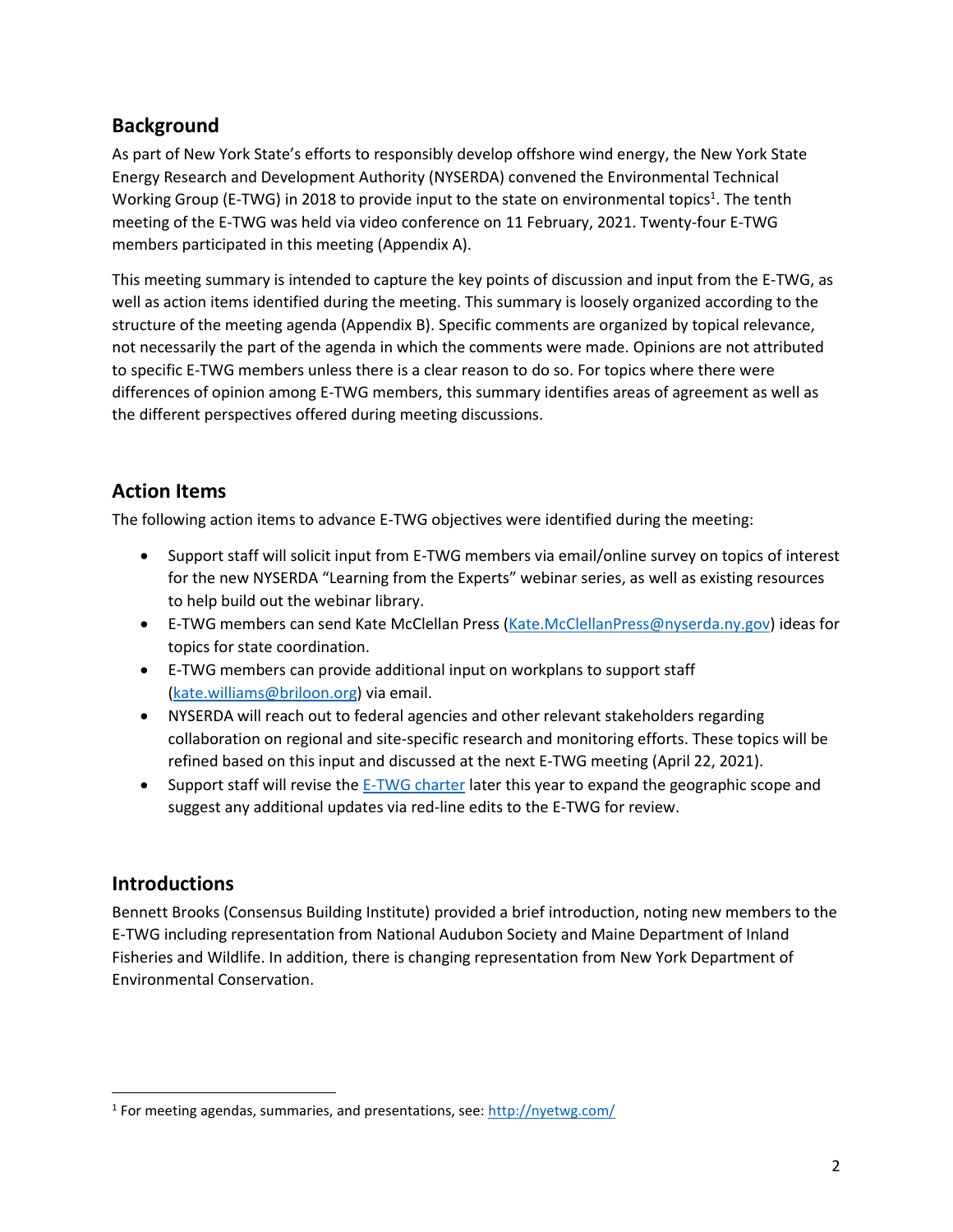### **Updates**

A series of updates were presented, including E-TWG updates, regional offshore wind- and fisheriesrelated topics, and project-specific updates.

**State of the Science Workshop** – Kate Williams (Biodiversity Research Institute) provided an update on the recent 2020 State of the Science Workshop on Wildlife and Offshore Wind focused on understanding cumulative impacts to wildlife. In November 2020, a series of virtual sessions was held, it was well attended with ~430 attendees from 21 states and 20 countries. A post-workshop survey indicated high satisfaction with the workshop virtual platform and logistics as well as session content. Work group efforts are continuing throughout early 2021 with seven taxon-specific groups that are meeting 2-3 times each. Groups will work to identify short-term research and coordination needs that can be addressed in the next 5 years to help improve our future understanding of cumulative impacts to wildlife from offshore wind development. This effort will finish with a culmination webinar in May 2021 and workshop proceedings released in summer/fall 2021.

**NYSERDA updates** – Kate McClellan Press (NYSERDA) shared updates including:

- Plans for a new fisheries and environmental research Request for Proposals (RFP) to be released in 2021;
- NYSERDA completed geological and geophysical (G&G) surveys in fall 2020 in the Hudson North and South draft wind energy areas<sup>2</sup>. Reports will be released shortly and shared with the E-TWG when available;
- New York State recently published an initial power grid study<sup>3</sup>, which included information about integration into the state system, interconnection points, permitting complexities in New York Harbor and Long Island Sound, and flexibility using a meshed configuration. This report will be discussed more in-depth at the next E-TWG meeting;
- New York Bight Indicator Study was completed and published by New York Department of Environmental Conservation (NYDEC)<sup>4</sup>.

**New Jersey Regional Funding Update** – Megan Brunatti (New Jersey Department of Environmental Protection) provided an update on state regional funding. As part of New Jersey's second offshore wind solicitation, much like New York, the state required \$10,000 per megawatt for fisheries and wildlife research, which equates to \$12-24 million. The state is working with stakeholders and regional partners including the Responsible Offshore Science Alliance (ROSA) and the Regional Wildlife Science Entity (RWSE) and coordinating with NYSERDA to create a plan for this regional funding. Current efforts involve identifying priorities and drafting the plan for implementation.

*E-TWG members reminded the group of the efforts of the seven work groups from the State of the Science Workshop to prioritize research and monitoring and to ensure that states including New York and New Jersey are involved and thinking about how these efforts might be used for state purposes. Representatives from New York and New Jersey have been and will continue to coordinate regarding these and other relevant efforts.*

 $\overline{\phantom{a}}$ 

<sup>2</sup> <http://nyserdageosurvey.ene.com/ProjectOverview.aspx>

<sup>3</sup> <http://documents.dps.ny.gov/public/MatterManagement/CaseMaster.aspx?MatterCaseNo=20-E-0197&submit=Search>

<sup>4</sup> [https://www.dec.ny.gov/docs/fish\\_marine\\_pdf/dmrsomasindicators.pdf](https://www.dec.ny.gov/docs/fish_marine_pdf/dmrsomasindicators.pdf)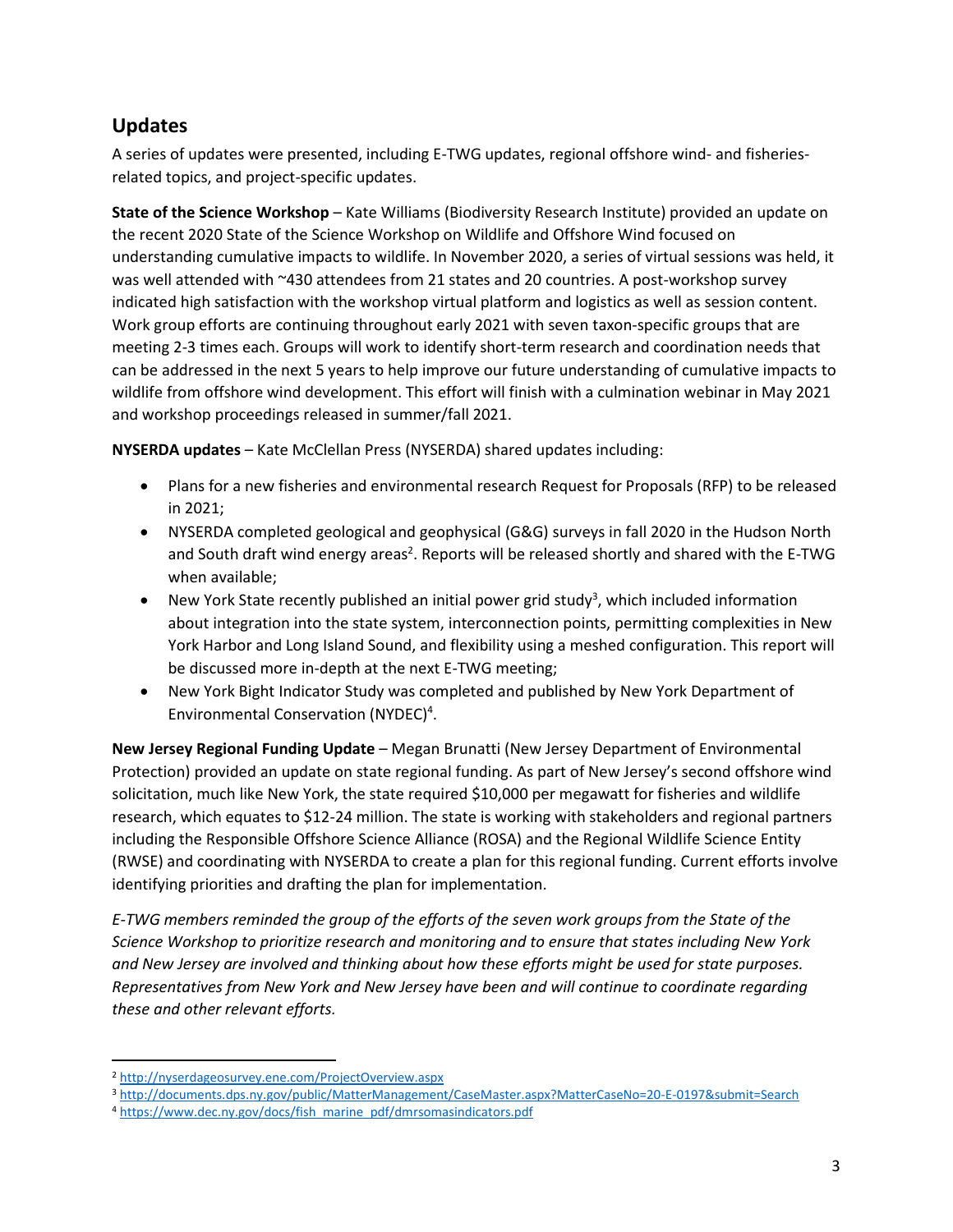**Proposed Expansion of E-TWG Scope** – Given recent offshore wind-related activities in the Gulf of Maine, NYSERDA and support staff proposed a formal geographic expansion of E-TWG scope to include all areas of the east coast with active development plans, with a specific focus at this time on expansion to include the Gulf of Maine. This change would trigger a full review of the E-TWG charter<sup>5</sup>. Amanda Cross (Maine Department of Inland Fisheries and Wildlife) provided a brief update of offshore wind activities in the Gulf of Maine, including:

- Bureau of Ocean Energy Management (BOEM)'s tri-state task force
- An economic grant recently received by the state of Maine to develop an offshore wind roadmap
- A Maine state 10-year moratorium on offshore wind energy development in state waters
- The state's plans for a research array of up to 12 turbines located 20-40 miles off the coast, which would begin construction in five years
- Aqua Ventus, a single 10 MW floating wind turbine to be constructed in 2023 off of Monhegan Island.

### *E-TWG members expressed support for an expanded E-TWG scope to include the Gulf of Maine and NYSERDA assured members that this expansion would not greatly affect the scope of NYSERDA's work.*

**Regional Wildlife Science Entity** – NYSERDA and the Massachusetts Clean Energy Center (MassCEC) are jointly working with the RWSE<sup>6</sup> coordinating group and will shortly be releasing a Request for Qualifications (RFQL) based on the organizational vision released last year<sup>7</sup>. The purpose of the RFQL is to secure a fiscal agent to support the RWSE. In addition to financial support from NYSERDA and MassCEC, Maryland and Connecticut have submitted letters of support and the developer caucus has also indicated financial support. Kate McClellan Press will share the RFQL with the E-TWG once released<sup>8</sup>. In addition, the Department of Energy (DOE) recently released a Funding Opportunity Announcement (FOA) that aligns with the mission of the RWSE. The non-federal members of the RWSE Interim Steering Committee plans to submit a concept paper. Once complete, the intent is to share this with the wider stakeholder community including the E-TWG.

**Fisheries Technical Working Group (F-TWG) updates** – Morgan Brunbauer (NYSERDA) provided an update on F-TWG activities including:

- New website [\(nyftwg.com\)](http://nyftwg.com/) which has great resources including the lease mapper and Monitoring and Mitigation Practices (MMP) tool, information on fisheries transit work, fisheries mitigation plans, and meeting summaries;
- The F-TWG held two virtual meetings in 2020 with four scheduled for 2021;

 $\overline{\phantom{a}}$ <sup>5</sup> [https://a6481a0e-2fbd-460f-b1df-](https://a6481a0e-2fbd-460f-b1df-f8ca1504074a.filesusr.com/ugd/78f0c4_c5ff2007e0ca4c72a92f83a4a9edb8cf.pdf?index=true)

[f8ca1504074a.filesusr.com/ugd/78f0c4\\_c5ff2007e0ca4c72a92f83a4a9edb8cf.pdf?index=true](https://a6481a0e-2fbd-460f-b1df-f8ca1504074a.filesusr.com/ugd/78f0c4_c5ff2007e0ca4c72a92f83a4a9edb8cf.pdf?index=true)

<sup>6</sup> <https://www.nyetwg.com/regional-wildlife-science-entity>

<sup>7</sup> [https://a6481a0e-2fbd-460f-b1df-](https://a6481a0e-2fbd-460f-b1df-f8ca1504074a.filesusr.com/ugd/28f011_99d2b8bff23a4fa2b8a3240cbec12897.pdf?index=true)

[f8ca1504074a.filesusr.com/ugd/28f011\\_99d2b8bff23a4fa2b8a3240cbec12897.pdf?index=true](https://a6481a0e-2fbd-460f-b1df-f8ca1504074a.filesusr.com/ugd/28f011_99d2b8bff23a4fa2b8a3240cbec12897.pdf?index=true) <sup>8</sup> The RFQL has since been released and can be found here:

https://portal.nyserda.ny.gov/CORE Solicitation Detail Page?SolicitationId=a0rt000001Ab5I7AAJ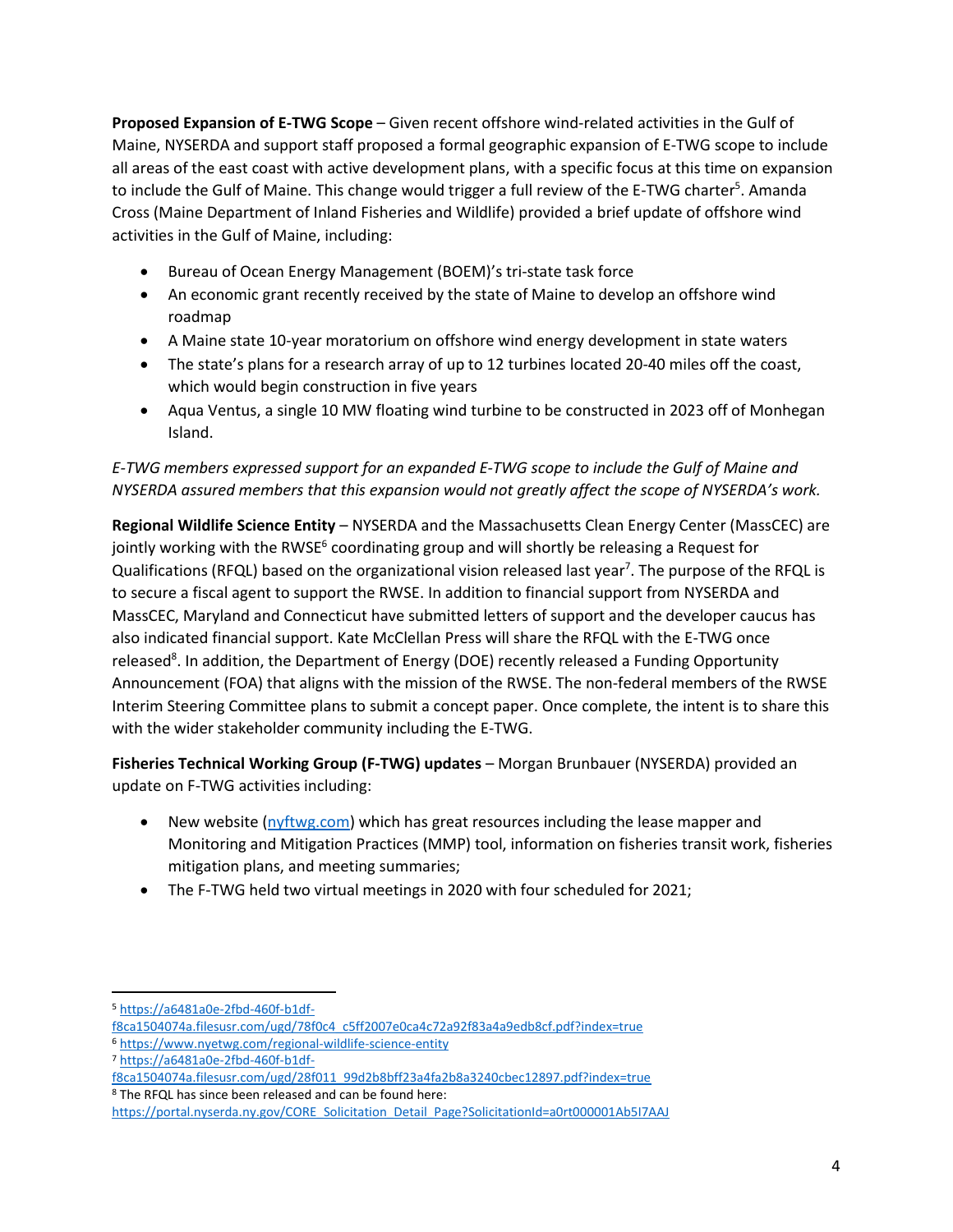- The development of a recreational fishing industry video, where Tony DiLernia, NYSERDA's Recreational Fisheries Liaison, discusses offshore wind development for New York and issues important to the marine recreational fishing industry<sup>9</sup>;
- Document development efforts including an offshore wind cabling activities document with expected completion in spring 2021, a fisheries compensation document, and a recently released Offshore Wind Opportunities for Experienced Mariners report $^{10}$ .

*E-TWG members expressed interested in seeing the fisheries compensation document when available. Members also pointed out the importance of considering administration of funds for fisheries compensation, as well as looking to coastal communities in relation to offshore wind related job opportunities, such as vessels and crews for surveys.*

**New York Phase 2 Procurements** – The NY procurement was launched in July with a goal of 1,000-2,500 MW of offshore wind. Four applications were received and evaluated based on price, economic benefits, and viability criteria, including environmental mitigation plans. Two projects were selected, Empire Wind 2 and Beacon Wind (both from Equinor). Empire Wind 2 is a 1,260 MW project with gravity-based foundations and expected operations by 2026. Beacon Wind is a 1,230 MW project with a proposed grid connection through Long Island Sound and expected operations in 2028.

**Empire Wind 1 Update –** Scott Lundin (Equinor) provided an update on the Empire Wind 1 Project selected under the New York Phase 1 Procurement and located within the New York Wind Energy Area. Project development started in 2017, the Construction and Operations Plan (COP) has been submitted, and the goal is for construction to begin on this project in 2023. Recent activities have included G&G and benthic surveys and chemical sampling, as well as digital aerial surveys, and decommissioning of a site assessment buoy. In addition, there is an online portal on the Equinor website whereby the public can access location data from survey vessels in real time. Equinor is working closely with Ørsted to ensure communication between protected species observers (PSOs) from both companies. Given the announcement of the two additional projects with New York, Equinor plans to take a holistic approach to environmental mitigation planning amongst projects.

*E-TWG members were interested in learning more about the progress of survey activities in New York Harbor, and Scott indicated that he would get more information and follow up on this topic.*

**Sunrise Wind Updates** – Mike Evans (Ørsted) provided an update on the Sunrise Wind Project, which has a planned 122 turbines and one offshore converter station with 130 miles of export cable to landfall at Fire Island. The COP was submitted to BOEM in September 2020 as well as an Article 7 application submitted to the New York Department of Public Service. Ørsted is making updates to the environmental mitigation plan based on the COP, though there are no major revisions. G&G surveys are being completed, along with benthic surveys and onshore baseline noise assessments and habitat surveys. More information is available on the Article 7 docket<sup>11</sup>.

 $\overline{\phantom{a}}$ 

<sup>9</sup> [https://www.youtube.com/watch?v=RktYrf9O\\_Ok](https://www.youtube.com/watch?v=RktYrf9O_Ok)

<sup>10</sup> <https://www.nyserda.ny.gov/About/Publications/Offshore-Wind-Plans-for-New-York-State>

<sup>11</sup> <http://documents.dps.ny.gov/public/MatterManagement/CaseMaster.aspx?Mattercaseno=20-T-0617>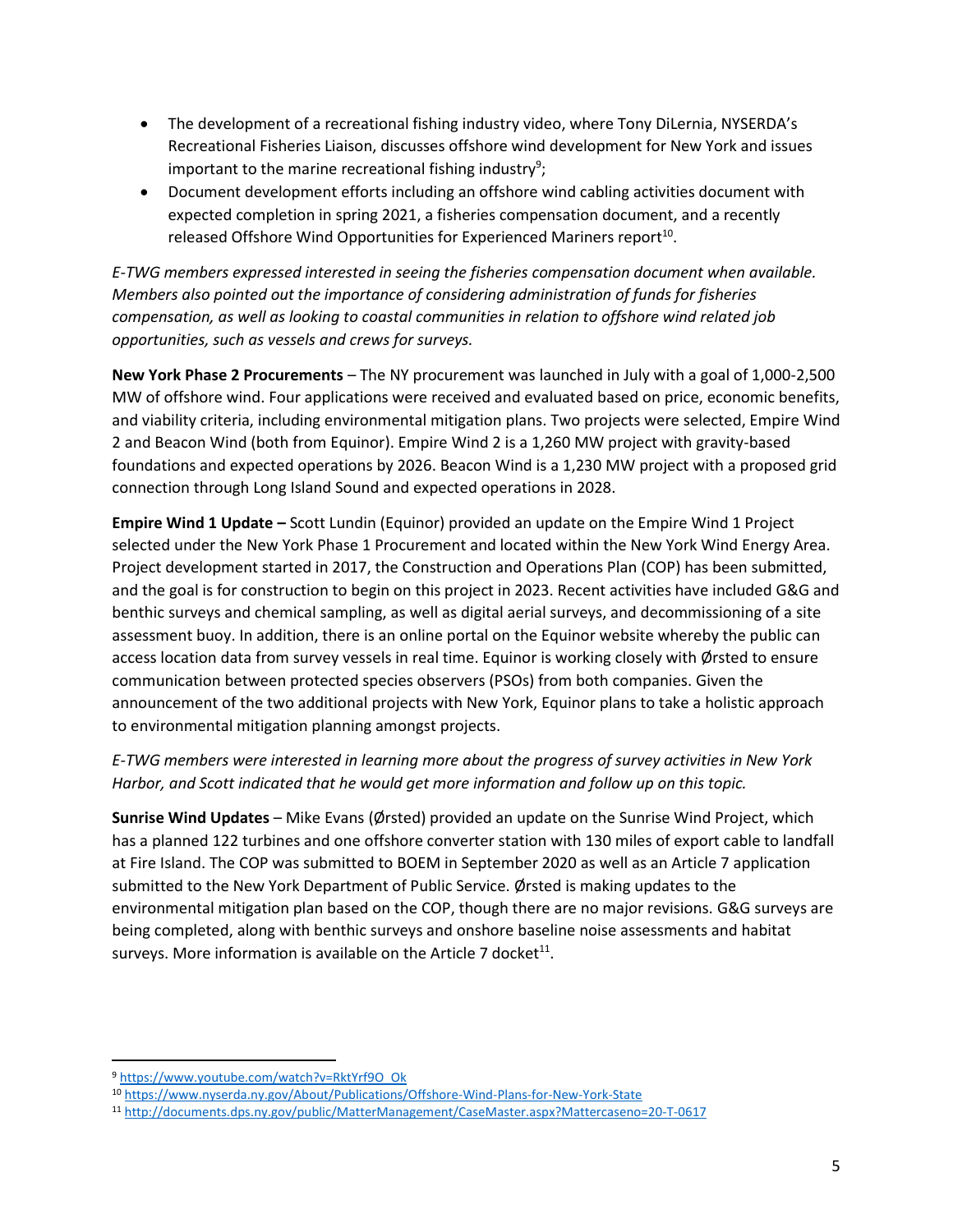## **E-TWG Priorities Discussion**

Since the last E-TWG meeting, NYSERDA and support staff have worked to refine the previously identified E-TWG priority topics. The goal of this discussion was to get input from E-TWG members on proposed work plans.

**Topic 1: Improving State Coordination** – NYSERDA is actively coordinating with New Jersey and, to a smaller degree, other regional states in relation to regional funding and other shared interests. The E-TWG role in this topic is primarily to provide NYSERDA with input on topics to discuss regarding state coordination.

**Topic 2: Review and Synthesis of Data to Inform Stakeholders** – To address this need, NYSERDA is in the process of setting up a "Learning from the Experts" webinar series using third-party neutral experts to present offshore wind related topics to a broader audience. Topics currently identified include foundation types, permitting processes, and cabling. In addition, there may be opportunities for webinars directed specifically at TWGs on topics such as NYSERDA-funded digital aerial surveys. In addition, NYSERDA is planning to develop a webinar library hosted on the E-TWG website to help identify existing webinars on relevant topics. The primary E-TWG role will be providing input on topics for both the webinar series and library. Support staff will follow up via email to solicit input.

*An E-TWG member suggested that the "synthesis" part of the topic is not well-addressed by webinar plans, and noted in particular the utility of compiling and synthesizing all bird tracking data. Kate McClellan Press indicated that this type of synthesis would not fall under the scope of the E-TWG, though may be the type of topic for consideration in the NYSERDA research solicitation. There was additional interest from E-TWG members in integrating NYSERDA and NYDEC aerial survey data efforts. Suggested webinar topics from E-TWG members included the Wildlife Conservation Society's recent workshop to synthesize passive acoustic monitoring data.*

**Topic 3: State of the Science Workshops –** NYSERDA has expressed continued support for State of the Science workshops. Based on past discussions with the E-TWG, the focus of workshops will alternate between general state of the science updates and particular topics (e.g. cumulative impacts). The next workshop will likely be in Spring 2022 with a more general focus and an open call for abstracts. The E-TWG role includes input on workshop foci and structure; a workshop planning committee also provides more detailed input on agendas, speakers, logistics, etc. Support staff will reach out to the 2020 planning committee and E-TWG to solicit 2022 planning committee volunteers in the next six months.

**Topic 4: Guidance for Regional Research and Monitoring** – To best address this topic, a two-pronged approach has been proposed:

- **A. Synthesis of regional-scale research topics to inform regional research funding efforts –** This effort aims to build off of existing efforts to prioritize research topics and identify those that are best answered at the multi-site or regional scales and develop interim guidance to support regional funding efforts. The E-TWG role would include a specialist committee to provide input on draft documents, with the effort starting in mid-2021 after State of the Science work group efforts have finished.
- **B. Regional monitoring plan for specific question or technology** There may be particular questions or monitoring technologies that would benefit from a comprehensive regional implementation and coordination plan (e.g. passive acoustics, automated telemetry). It is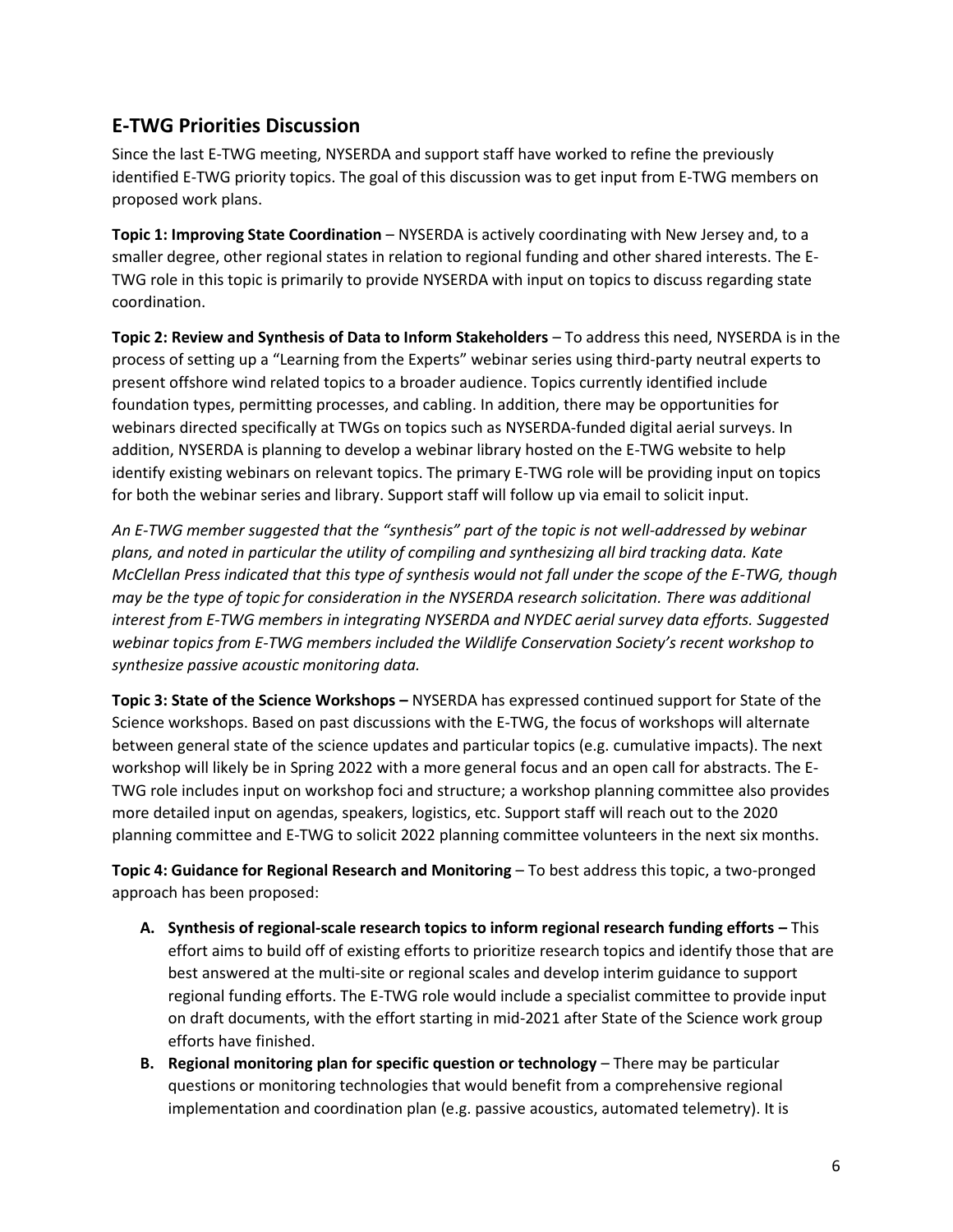proposed that candidate topics should be included in the upcoming 2021 NYSERDA research solicitation. Thus, this effort would be happening concurrently with 4A to a degree but would depend on the timing of the solicitation (likely fall 2021). The E-TWG role would primarily be providing input to NYSERDA on topics for the research solicitation.

*An E-TWG member expressed the need to ensure regional coordination of this type of effort in order for it to be useful for other states beyond New York. In addition to state coordination, a member also expressed the need to ensure federal agency engagement to ensure no duplication of effort, as well as coordination with other funding entities such as the National Offshore Wind Research and Development Consortium. Several members noted that this effort could help to jumpstart the work of the RWSE. Kate Williams made the note that the focus of this effort is on providing guidance for regional funding, not add requirements for site-specific monitoring.*

**Topic 5: Guidance for Pre- and Post-Construction Monitoring and Research** – In addition to regional monitoring, E-TWG members have recognized a need to ensure consistency in research and monitoring at individual project sites. While there is some existing guidance from BOEM for site characterization as well as some guidance in development at the National Marine Fisheries Service, the E-TWG could utilize stakeholder expertise to develop interim guidance for pre- and post-construction monitoring for specific taxa (suggestions: marine mammals, birds). Guidance could focus on sampling design, methodology recommendations, criteria to identify focal species, and approaches to identify key hypotheses. The E-TWG role would include involvement in taxon-specific specialist committees that would also include additional outside expertise.

*E-TWG members generally expressed support for this topic and noted (1) the inextricable link with Topic 4, and (2) the need to heavily engage the scientific community in order for the process to be effective. It was suggested that more thought be given to whether to combine topics 4 and 5 into one larger topic and/or how to best coordinate between efforts. The recently released interim guidance from ROSA for fisheries monitoring may serve as a useful model in developing guidance. As with the above topic, coordination with federal agencies and other existing efforts will be important. Taxonomic foci for this effort should be determined in discussion with federal agencies.*

**Topic 6: Advancing Technology for Monitoring and Mitigation –** There are multiple ways in which the topic of technology advancement could be addressed. However, it is proposed that this topic be shelved temporarily in order to see what projects are funded under the recent National Offshore Wind Research & Development (R&D) Consortium RFP. Thus, it was proposed that this topic be revisited at the next E-TWG meeting in April. If the need identified by the E-TWG is not met through the projects funded by the R&D Consortium, there may be some additional opportunities for advancement outside of the E-TWG including the DOE FOA, future R&D Consortium funding opportunities, and the NYSERDA research solicitation.

*E-TWG members expressed support for revisiting this topic in April.*

#### **Timeline for Implementation of E-TWG Priorities**

Efforts to address E-TWG priorities will occur on multiple timelines: the State of the Science workshop efforts and state coordination are ongoing; support staff will solicit input on the webinar series topics and library via email with the goal of making progress on this topic in the short term; and the regional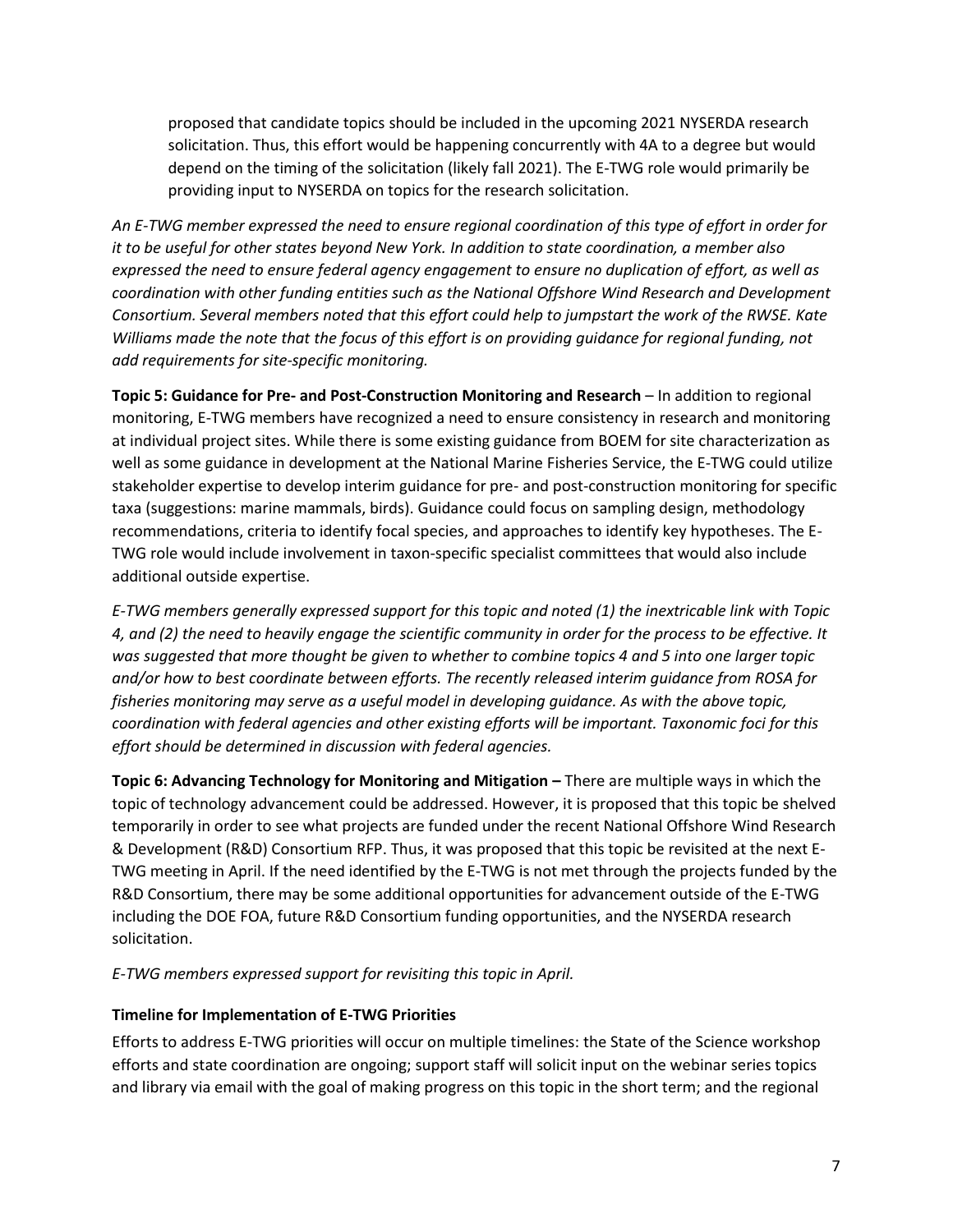and site-specific research topics (Topics 4 and 5) will not start until mid-2021, following the wrap-up of State of the Science efforts. The amount of time spent on each of these efforts will depend on the intensity of effort and could range from 6 months to a year.

## **Wrap Up and Next Steps**

E-TWG input will inform NYSERDA's allocation of resources moving forward. Support staff and NYSERDA will continue to refine workplans and will reach out to the necessary stakeholders to get input on Topics 4 and 5, in particular. Topics will be revisited at the next E-TWG meeting as necessary.

### **Upcoming Timeline:**

- The State of the Science Workshop final webinar will be held in May 2021 (date TBD)
- The next E-TWG meeting is April 22, from 1-4pm ET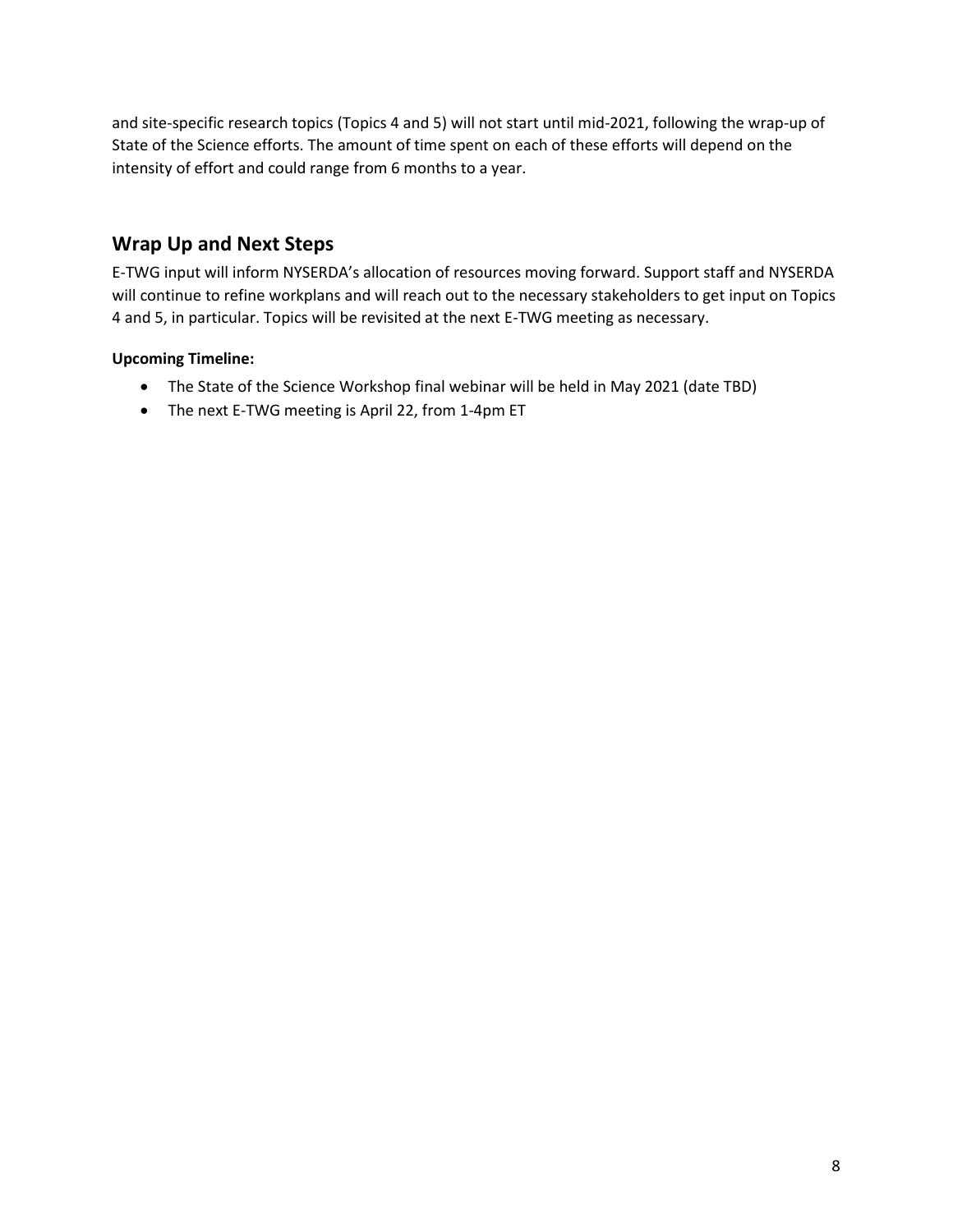| <b>Point of Contact</b>     | Organization                             | <b>Stakeholder Type</b>   | Role           |
|-----------------------------|------------------------------------------|---------------------------|----------------|
| <b>Kate McClellan Press</b> | <b>NYSERDA</b>                           | <b>State Government</b>   | Convener/chair |
| Greg Lampman                | <b>NYSERDA</b>                           | <b>State Government</b>   | Convener/chair |
| Anthony Bevacqua            | NJ Board of Public Utilities             | <b>State Government</b>   | Observer       |
| <b>Catherine Bowes</b>      | <b>National Wildlife Federation</b>      | eNGO                      | Advisor        |
| Rhianna Bozzi               | NY Dept. of Environmental                | <b>State Government</b>   | Observer       |
|                             | Conservation                             |                           |                |
| Jenny Briot                 | Avangrid Renewables                      | Developer                 | Advisor        |
| Koen Broker                 | <b>Shell New Energies</b>                | Developer                 | Advisor        |
| Megan Brunatti              | NJ Dept. of Environmental Protection     | <b>State Government</b>   | Observer       |
| <b>Amanda Cross</b>         | ME Dept. of Inland Fisheries & Wildlife  | <b>State Government</b>   | Observer       |
| Jennifer Daniels            | <b>EDF Renewables</b>                    | Developer                 | Advisor        |
| <b>Michael Evans</b>        | Ørsted                                   | Developer                 | Advisor        |
| Shilo Felton                | <b>National Audubon Society</b>          | eNGO                      | Advisor        |
| Keith Hanson                | <b>National Marine Fisheries Service</b> | <b>Federal Government</b> | Observer       |
| <b>Kevin Hassell</b>        | NJ Dept. of Environmental Protection     | <b>State Government</b>   | Observer       |
| Erin Healy                  | Mayflower Wind                           | Developer                 | Advisor        |
| Scott Johnston              | U.S. Fish and Wildlife Service           | <b>Federal Government</b> | Observer       |
| Shannon Kearney             | CT Dept. of Energy and Environmental     | <b>State Government</b>   | Observer       |
|                             | Protection                               |                           |                |
| <b>Francine Kershaw</b>     | Natural Resources Defense Council        | eNGO                      | Advisor        |
| Jillian Liner               | <b>Audubon New York</b>                  | eNGO                      | Advisor        |
| Carl Lobue                  | The Nature Conservancy                   | eNGO                      | Advisor        |
| Scott Lundin                | Equinor                                  | Developer                 | Advisor        |
| <b>Joe Martens</b>          | NY Offshore Wind Alliance                | Nonpartisan NGO           | Advisor        |
| Laura Mensch                | DE Dept. of Natural Resources and        | <b>State Government</b>   | Observer       |
|                             | <b>Environmental Control</b>             |                           |                |
| <b>Paul Phifer</b>          | <b>Atlantic Shores</b>                   | Developer                 | Advisor        |
| Matt Robertson              | Vineyard Wind                            | Developer                 | Advisor        |
| <b>Howard Rosenbaum</b>     | <b>Wildlife Conservation Society</b>     | eNGO                      | Advisor        |

### **Appendix A: List of Participants**

### **Support Staff present**

Farrah Andersen (Cadmus Group) Morgan Brunbauer (NYSERDA) Bennett Brooks (Consensus Building Institute) Julia Gulka (Biodiversity Research Institute) Sherryll Huber (NYSERDA) Edward Jenkins (Biodiversity Research Institute) Kate Williams (Biodiversity Research Institute)